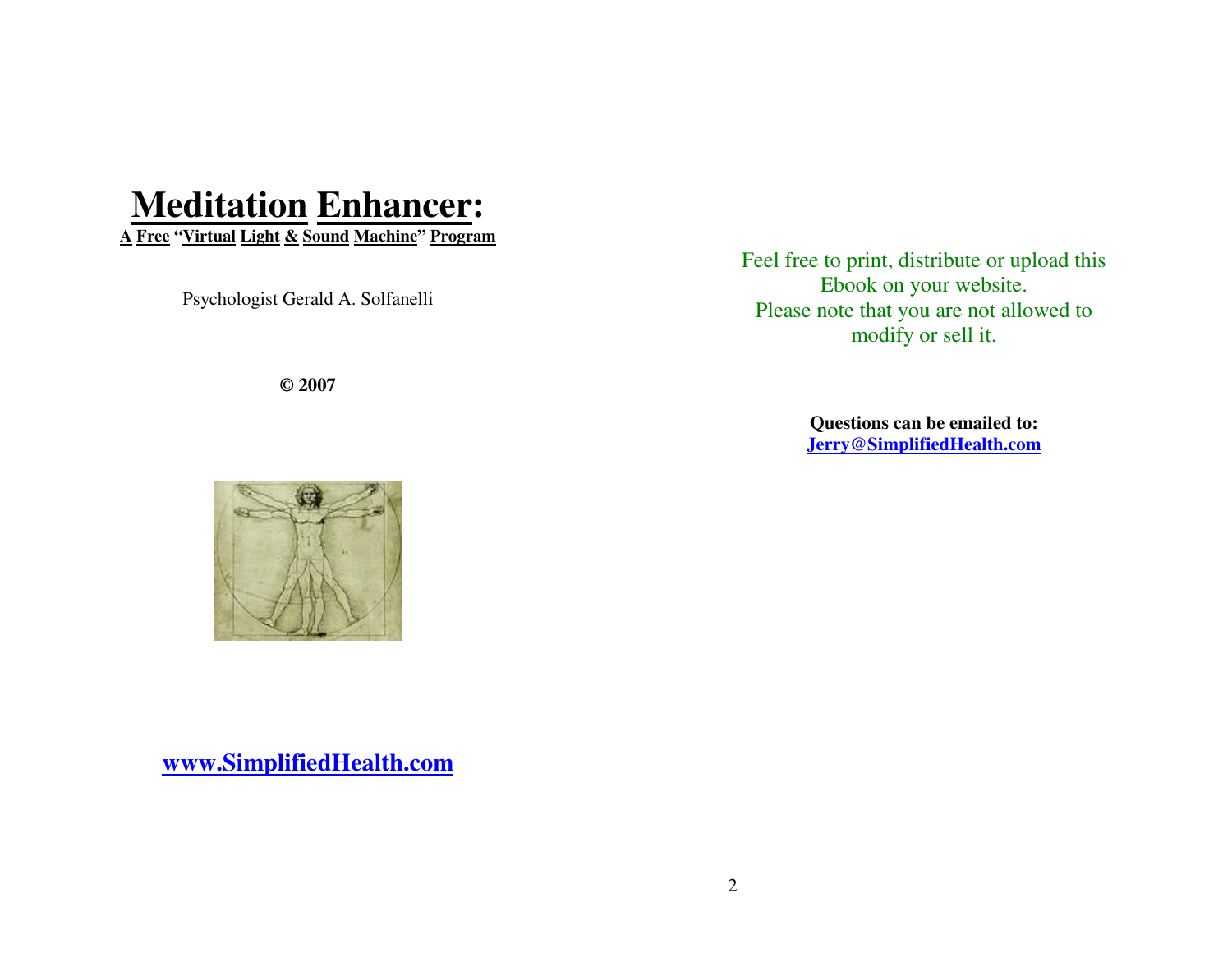**DISCLAIMERS:** The author of this ebook does not dispense medical advice or prescribe the use of any technique as a form of treatment for physical, emotional, or medical problems without the advice of a physician, directly or indirectly. The intent of the author is only to offer information and entertainment of a general nature. In the event that you exercise your constitutional right to use any of the information in this ebook, the author assumes no responsibility or liability for your actions.

Templehof Publishers' Flasher 1.51 helps users experience deep states of relaxation, based upon the phenomenon associated with audio-visual stimulation. Since Flasher 1.51 is a 1990 DOS-based program, it is not compatible with Microsoft Windows operating systems. The author's original "Virtual Light & Sound Install" freeware (discussed within this ebook) hosts copies of DOSBox and Flasher 1.51. It is designed to simplify the installation process for DOSBox and Flasher 1.51 in order for it to work on Microsoft Windows 2000 or later. DOSBox is open source software copyrighted by Free Software Foundation, Inc. Flasher 1.51 is shareware that is distributed by Templehof Publishing. The author is not affiliated with Templehof Publishing or Free Software Foundation, Inc.

You must not use "Flasher 1.51" if you or a family member has ever suffered from epilepsy or other neurological problems. Discontinue use if you experience any discomfort. Use at your own risk. Statements made about these products have not been evaluated by the Food and Drug Administration. It is not intended to diagnose, treat, cure or prevent any disease.

**Further important legal disclaimers can be found here: www.SimplifiedHealth.com/disclaimers.htm** CONGRATULATIONS! You have taken a healthy step by deciding to read this "Virtual Light & Sound Machine" ebook. In 1997, Dr. Herbert Benson of the Harvard Medical School declared, **"Sixty to ninety percent of [doctor-patient] visits are prompted by conditions related to stress."** Until recently, proper stress management seems to have been a relatively elusive goal for modern society.

In recent years, however, Light and Sound Machine technology has been gaining much popularity in helping to elicit a nearly effortless relaxation response from its users. This ebook offers information about Light and Sound Machine (or Audio-Visual Stimulation) technology. It also has links to FREE audio hypnotic downloads, which you can use with your own Light & Sound Machine or with my Virtual Light & Sound Machine Install software (complimentary download link available later within this ebook).

Instead of expensive goggles, the Virtual Light & Sound Machine Install software helps to create the "hypnotic light pulses" on your computer monitor! The effect is automatically adjusted for different computer processor speeds, in order to establish a consistent flashrate, necessary to produce the high-tech, self-hypnosis effect.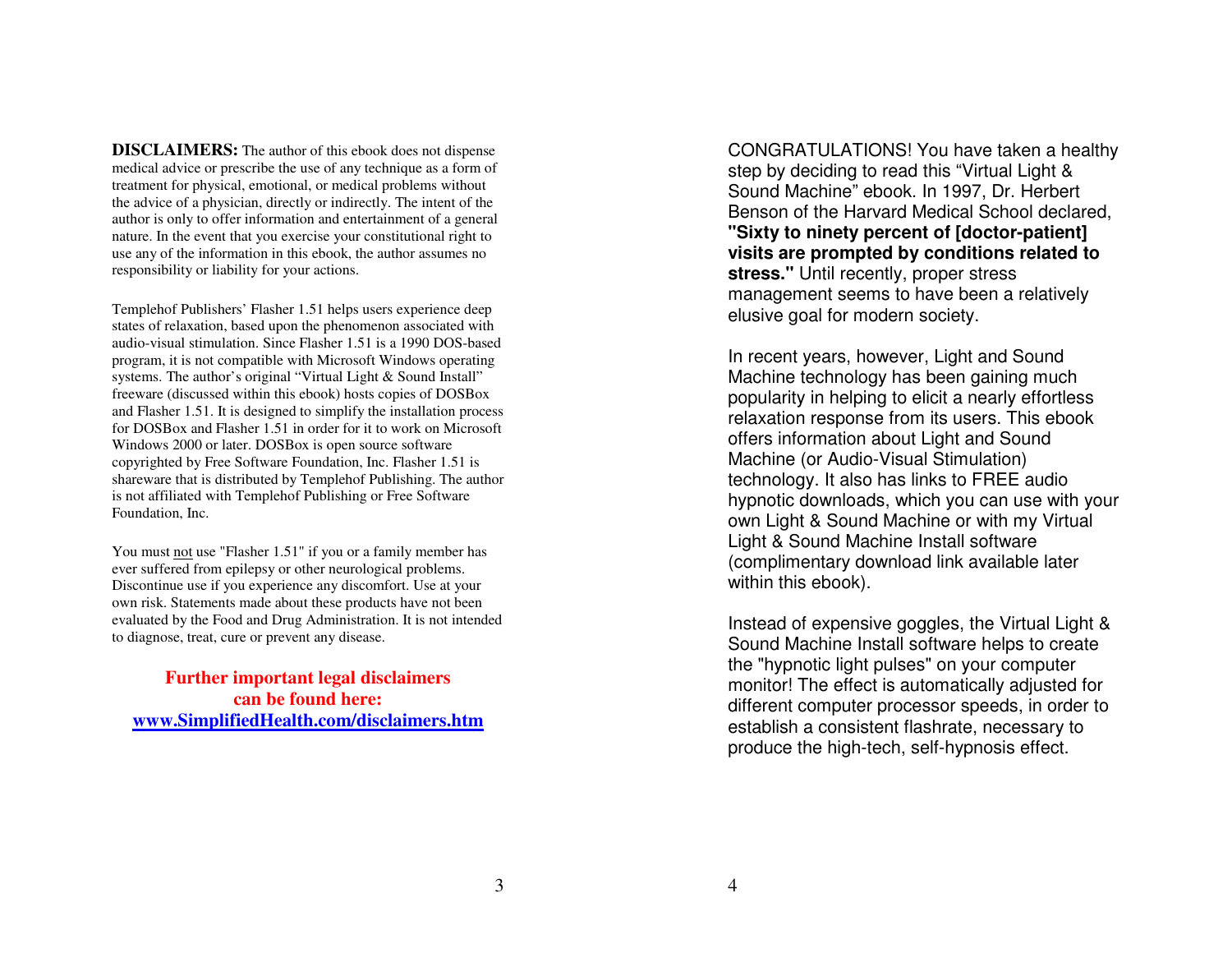Relying upon a process known as brainwave synchronization or entrainment, a light and sound machine (or mind machine) purportedly uses light and/or sound to alter the brainwave frequency of the user, resulting in altered states of awareness that have been compared to those obtained from deep meditation.

#### **Four main brainwave patterns have been recognized:**



#### **According to www.incrediblehorizons.com:**  Frequently asked Questions about Light and Sound www.incrediblehorizons.com/L&S-FAQs.html

Seven Specific Purposes for Light and Sound www.incrediblehorizons.com/L&S-seven-purposes.htm

Why do people use Light and Sound Machines or Audio-Visual Stimulation? www.incrediblehorizons.com/light-sound.html

#### **What to Expect From Your L&S Machine**

 On the next page, you will have the opportunity to download a **one-of-a-kind software** install program, which will help to convert your computer monitor into a "virtual light and sound machine". Simply follow the easy, on-screen installation instructions and disclaimers.

The specifically timed flicking pattern will surprisingly help to induce a natural state of deep relaxation, within just a few minutes. I recommend complimenting the effect with soft music or one of the free audiodownloads offered at the end of this ebook.

Since most users experience an effect similar to a hypnotic state, this program affords you a near effortless way to enhance your use of self-help, hypnotic programs. If you have never experienced the relaxing effect of audio-visual stimulation, prepare yourself for an intriguing experience!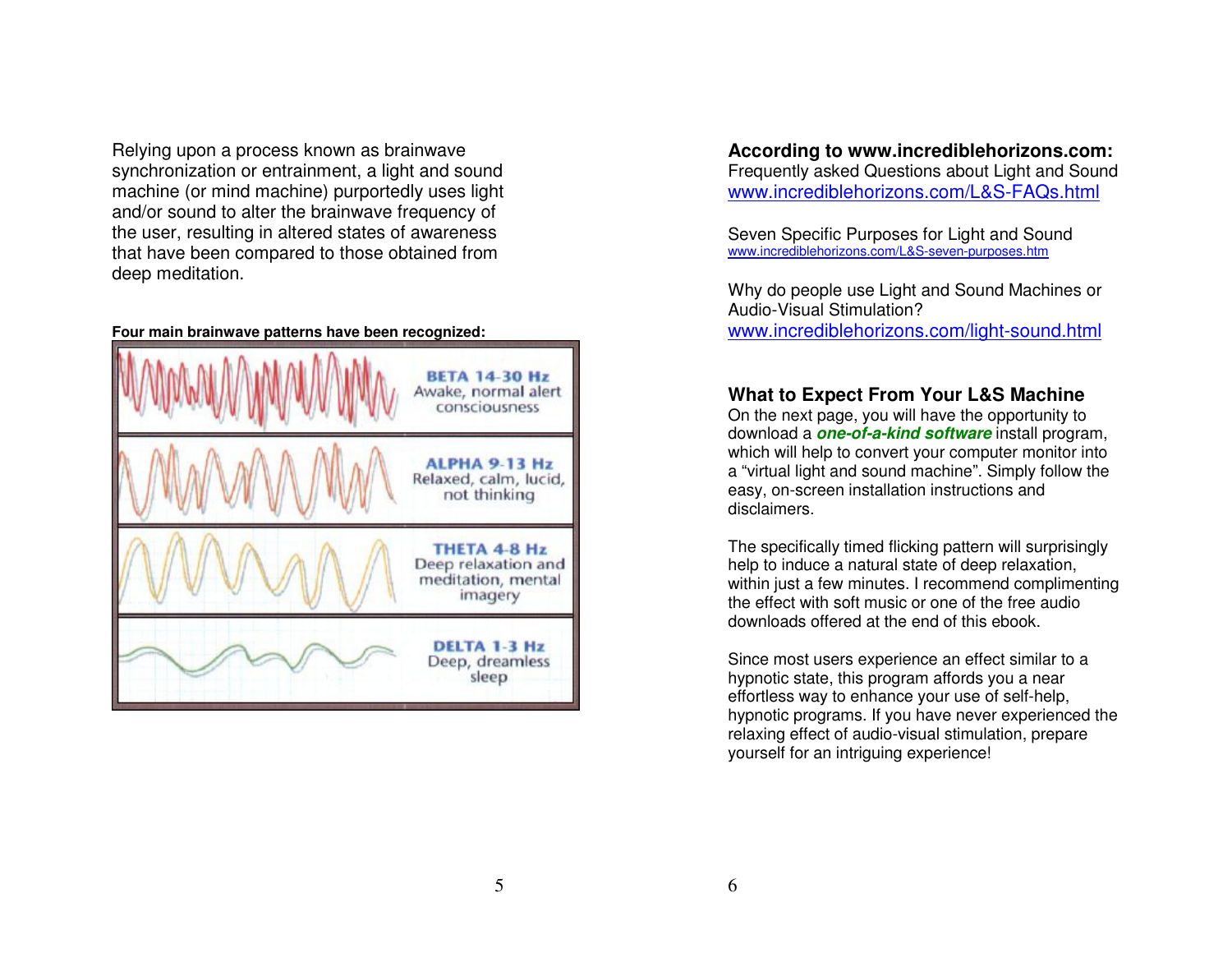# **Download your FREE "Virtual Light & Sound Machine Install" Software:**

**DOWNLOAD www.freewebs.com/psych11/install.exe**

**1. Run install.exe (Requires Windows 2000 or greater)**

# **2. When the DOSBox install dialog comes up, change the destination to c:\dosbox**

- Note: For relaxation (similar to the inbetween awake / sleep state), enter these three settings: 4 (flashrate) -- A (alpha) -- Y (yellow)
- Experience the relaxing effects of "Flasher" for at least five minutes, through your closed eyelids.
- For best effect, dim room lights and ensure that you have privacy and quiet. Try using, while also listening to relaxing music or a hypnotic audio program.

#### **3. Press F8 and type "exit" to finish**

#### 99999

**www.BrotherSoft.com gave my "Virtual Light & Sound Machine Install" software a** *"...maximum 5 out of 5 Rating because this product is easy to use, it has a professional-looking interface, it isexcellent compared to other programs..."*

**Help me to promote my professional websites. You may freely distribute this Ebook, as long as it is distributed without charge and not altered in any manner.** 

# **Using your Light & Sound Machine**

 I have had much personal and professional success from my use of the remarkable Light & Sound technology. Although the origin of the more pronounced effect from Light and Sound Machines seems to reside mostly from the pulsating, hypnotic effect of the light, soft musicor hypnotic audio programs are an excellent complement to the phenomenon.

My "Virtual Light & Sound Machine Install" program is based upon old software (see previous "disclaimers"). Despite the initially awkward appearance of its interface, it does help users to yield a sense of the AVS experience. Have fun with it!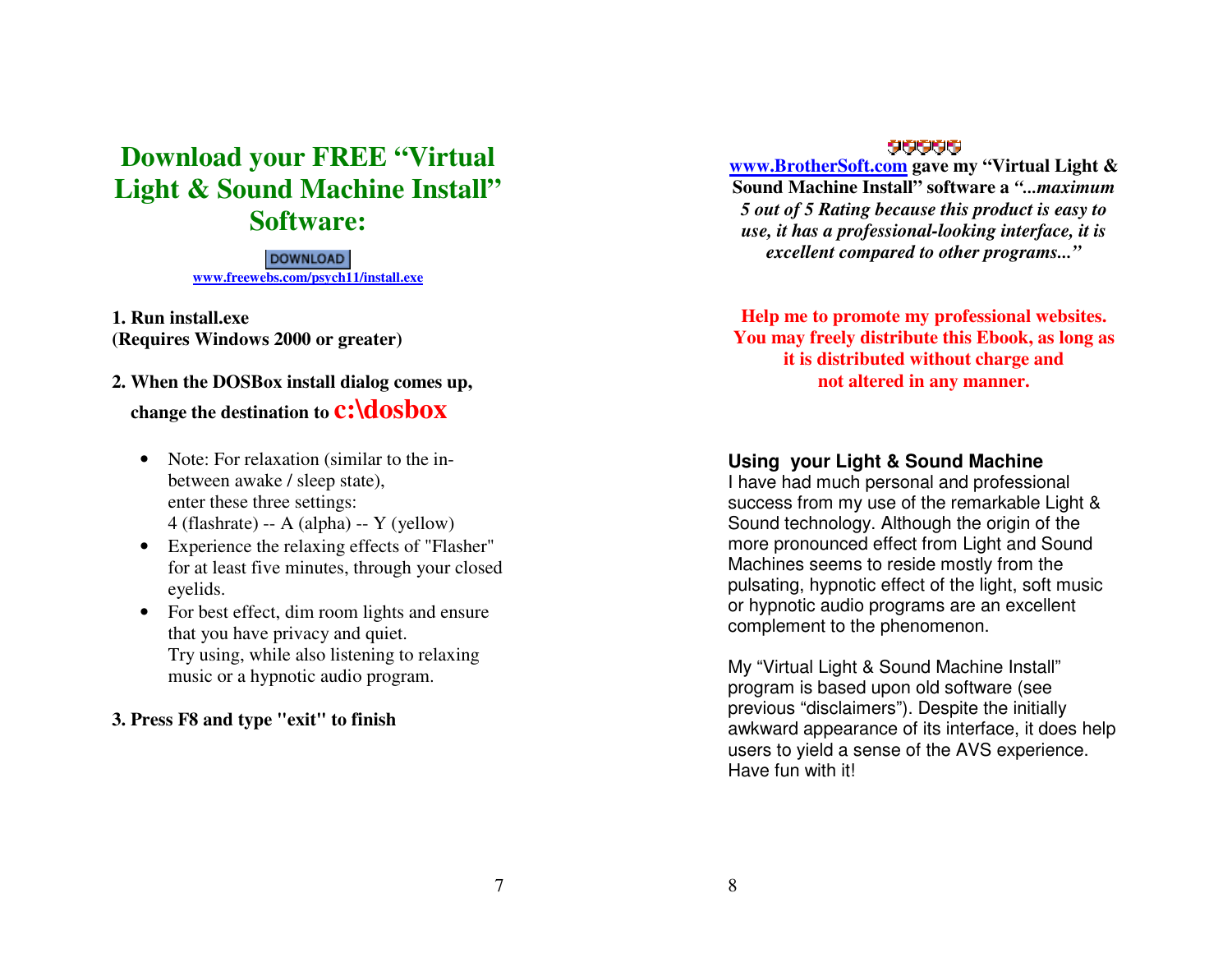#### **Recommendations**

I recommend trying "**Wave Form**", which can be purchased here: www.tomkenyon.com/music/waveform.html.

"Wave Form" offers a unique sound matrix that uses the principles of the perfect harmonic fifth to instill a soothing "brain massage".

A FREE 30 second audio sample of "Wave Form" can be heard here: www.amazon.com/exec/obidos/tg/detail/- /B000001OP5/ref=pm\_dp\_ln\_m\_2/002-4513128-0749603?v=glance&s=music&vi=samples.

#### **Brain Sync**

(www.brainsync.com/medctr\_main.asp) offers FREE audio samples using binaural beats. You can learn more about binaural beats here: www.soundtranquility.com/binaural-beats.html.

It is best if you use a headset for binaural beats. Both of the aforementioned audio clips require Windows Media Player:

www.microsoft.com/windows/windowsmedia/default.mspx.

For something completely different, try destressing by watching one of these inspirational videos:

www.SimplifiedHealth.com/inspirational.htm

For additional detailed information on "mind machines", download these free PDF files, including a **buyer's guide**: http://www.mindmachines.com/DownloadFreeAVSJOURNALS.htm

Here is another useful PDF file on Light & Sound Machines: www.photosonix.com/manual.downloads/infobk2005.pdf

You can even purchase an instant download of Michael Landgraf's definitive L&S ebook, Mind States - An Introduction to Light andSound Technologyhttp://cerebrex.com/ebooks.htm

Actual Light and Sound Machine units can be purchased here:www.toolsforwellness.com/nm402.html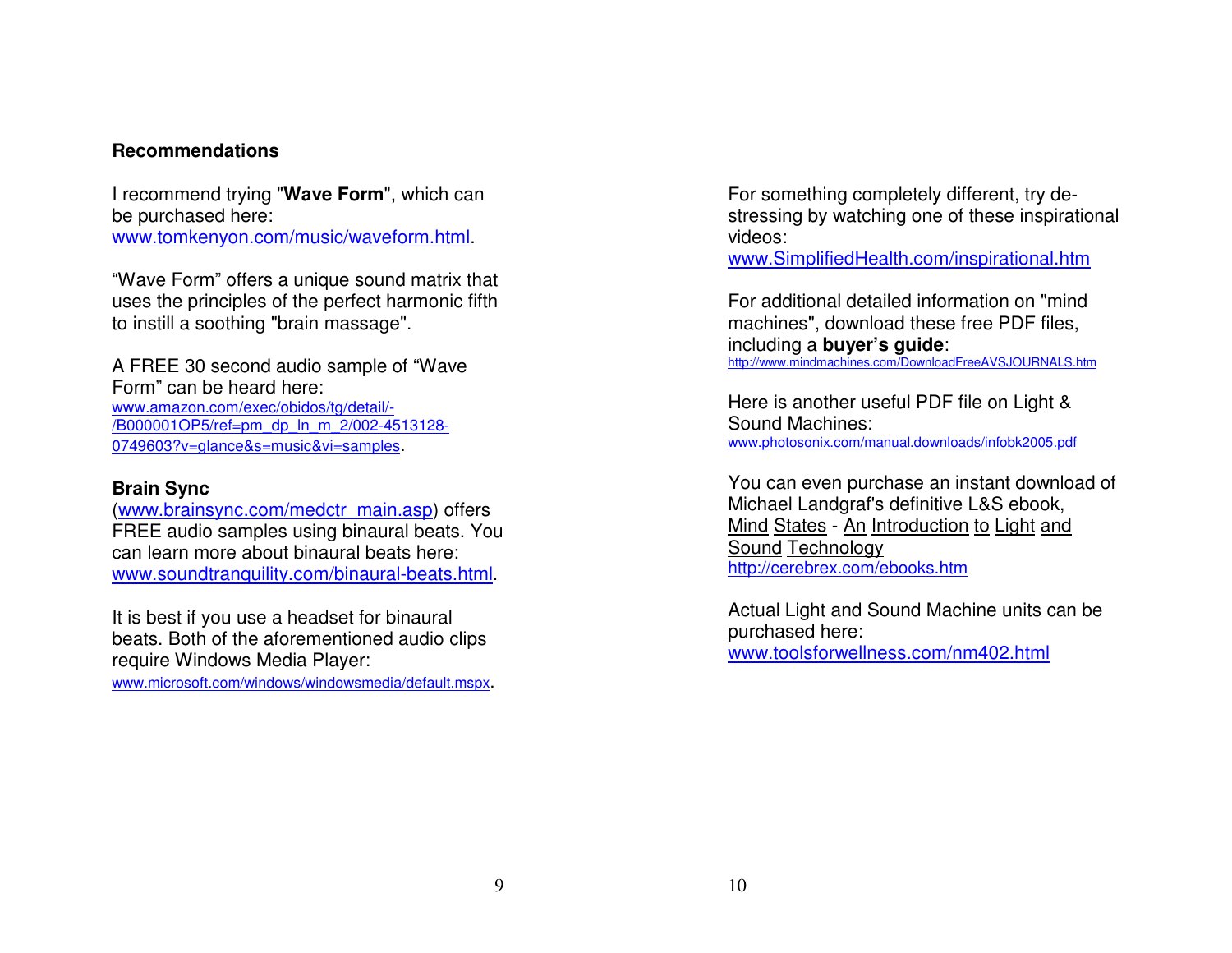The following citations contain some of the **research** that supports the efficacy of Audio-Visual Stimulation for inducing deep states of relaxation:

Stress Reduction by Technology? An Experimental Study into the Effects of Brain machines on Burnout and State Anxiety www.springerlink.com/content/t6321704rw164331/

"Light & Sound" research www.lifetools.com/newpages/ReportPages/researchonlightandsound.pdf

The Clinical Guide to Sound and Light<br>http://sica.stanford.edu/events/brainwaves/theclinicalguidetosoundandlight.pdf

### **Free audio hypnotic downloads:**

**"Hypno Induction"**www.zshare.net/audio/safeplace-mp3.html

www.ThePsychologist.com/hypnotapes.htm

**"Brain Flex v2 Binural Audio"**http://www.grasshopper.com/mind-games/brain-flex

**"Smoking Cessation" - "Weight Loss" - "Holiday Mood"**www.mindstrength.com/donate/login.aspx?

**"Mindfulness"** http://mediaserv.unc.edu:7070/ramgen/caps/audio/Mindfuln.rm(Requires Real Player: <u>http://www.real.com</u>)

**"Progressive Muscle Relaxation"** http://mediaserv.unc.edu:7070/ramgen/caps/audio/Musclete.rm(Requires Real Player: http://www.real.com)

**CalmScape Radio**www.calmscape.com/index.php?option=com\_wrapper&Itemid=8